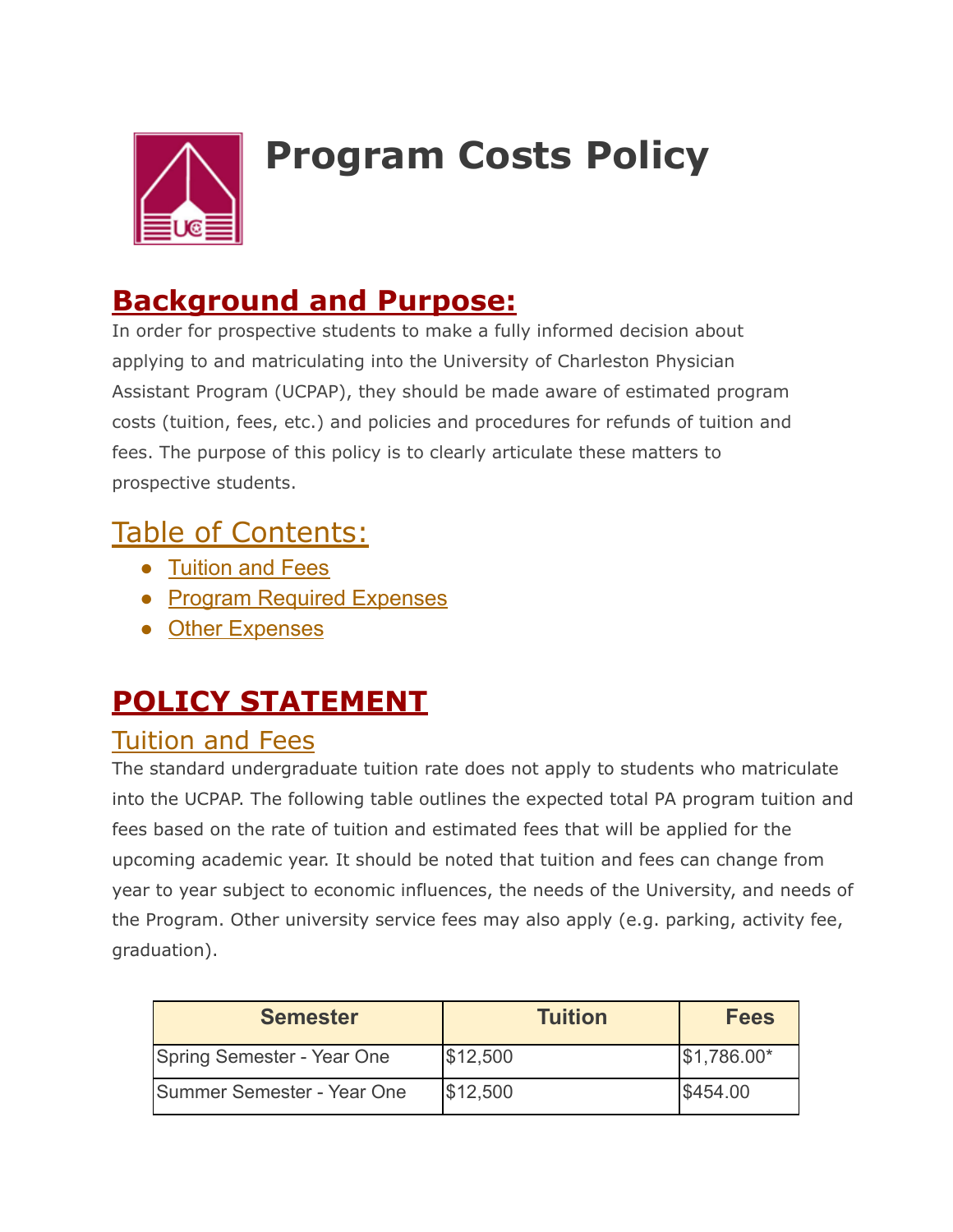| Fall Semester - Year One        | \$12,500                      | \$454.00   |
|---------------------------------|-------------------------------|------------|
| Spring Semester - Year Two      | \$12,500                      | \$454.00   |
| Summer Semester - Year Two      | \$12,500                      | \$454.00   |
| <b>Fall Semester - Year Two</b> | \$12,500                      | \$454.00   |
| Spring Semester - Year Three    | \$12,500                      | \$454.00   |
| <b>Subtotals</b>                | \$87,500                      | \$4,510.00 |
|                                 | <b>Total Tuition and Fees</b> | \$92,010   |

\*\$1,332 will be added as a course fee in the first semester for a Macbook Air.

- **Payment:** Payment for tuition and fees for all courses within a semester are due at the beginning of the semester.
- **Refunds:** Refer to the University of Charleston's current Academic Catalog for the policy on refunds, found on the University's website, www.ucwv.edu

#### Program Required Expenses

The table below includes estimates of additional expenses incurred by students.

| Item(s)                   | <b>Expense</b> |
|---------------------------|----------------|
| <b>Books and Supplies</b> | \$1,800        |
| Scrubs and Lab Coat       | \$200          |
| AAPA Membership (1)       | \$75           |
| WVAPA Membership (2)      | \$10           |
| Conference Expenses       | \$1050         |
| <b>Medical Equipment</b>  | \$500          |
| <b>BLS Registration</b>   | \$75           |
| <b>ACLS Registration</b>  | \$250          |
| <b>Health Insurance</b>   | \$4,200        |
| <b>Background Check</b>   | \$40           |
| <b>Total</b>              | \$8,200        |

(1) AAPA = *American Academy of Physician Assistants*

(2) WVAPA = *West Virginia Association of Physician Assistants*